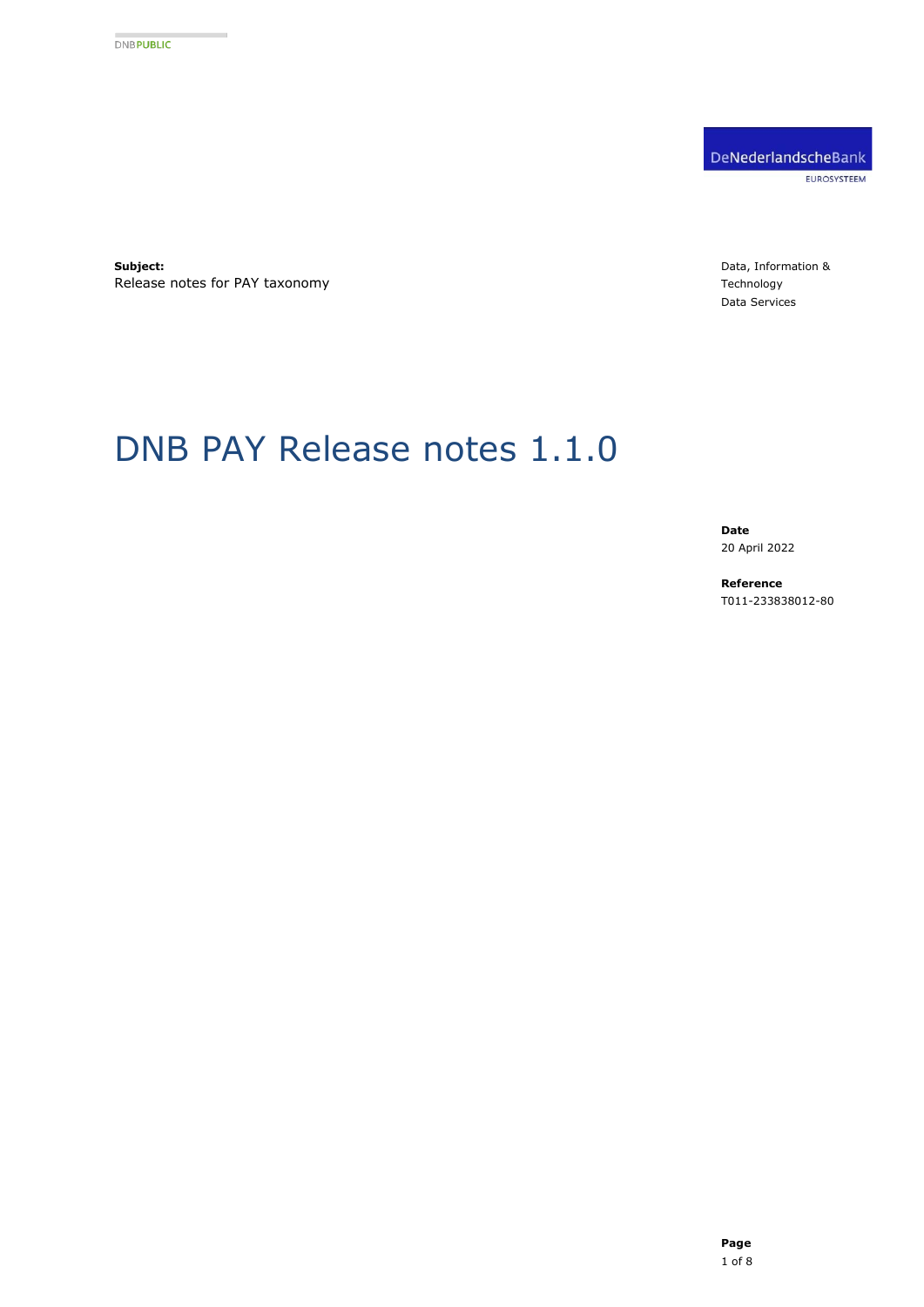# **Introduction**

These are the release notes of the PAY taxonomy that captures the reporting requirements as laid in Regulation (EU) 2020/2011 that was published on December 11, 2020. The PAY taxonomy is distinct from and replaces the PMTS taxonomy that captures reporting requirements as laid out in Regulation (EU) No 1409/2013.

The PAY taxonomy will apply as from January 1, 2022 and contains modules for all the first reporting periods and reference periods described in Regulation (EU) 2020/2011:

- Quarterly reporting requirements for reference period 2022Q1
- Semi-Annual reporting requirements for reference period 2022H1
- Annual reporting requirements for reference period 2022H1 and 2022H2

There are two packages published for this PAY 1.1.0 taxonomy:

- 1a A package with the Reporting Framework;
- 1b A package with the Data Dictionary, explicitly for the Reporting Framework listed in 1a; elements that are only used in other frameworks are not included here.

Three common packages that are also required for the implementation of DNB taxonomies are (these are available for download from the **DNB** website):

2a A package with the full DNB Data Dictionary;

- 2b A package with the Supplementary Taxonomies (these are taxonomies that are not managed by DNB but are necessary for the implementation of the DNB taxonomies - these are www.xbrl.org and www.eurofiling.info);
- 2c A package containing custom functions for the [www.dnb.nl](http://www.dnb.nl/) reporting frameworks (only required to those frameworks making use of these custom functions).

# **1. Content**

This publication set contains:

- **DNB PAY Release notes 1.1.0.pdf** The release notes for version 1.0.0 of the taxonomy (this document);
- **DNB PAY Reporting framework 1.1.0.zip**  A zip file containing the DNB xBRL taxonomy with the PAY framework version 1.1.0 (see paragraph [3\)](#page-3-0);
- **DNB PAY Reporting data dictionary 1.1.0.zip** A zip file containing the partial .xml data dictionary containing only the elements present in the taxonomy;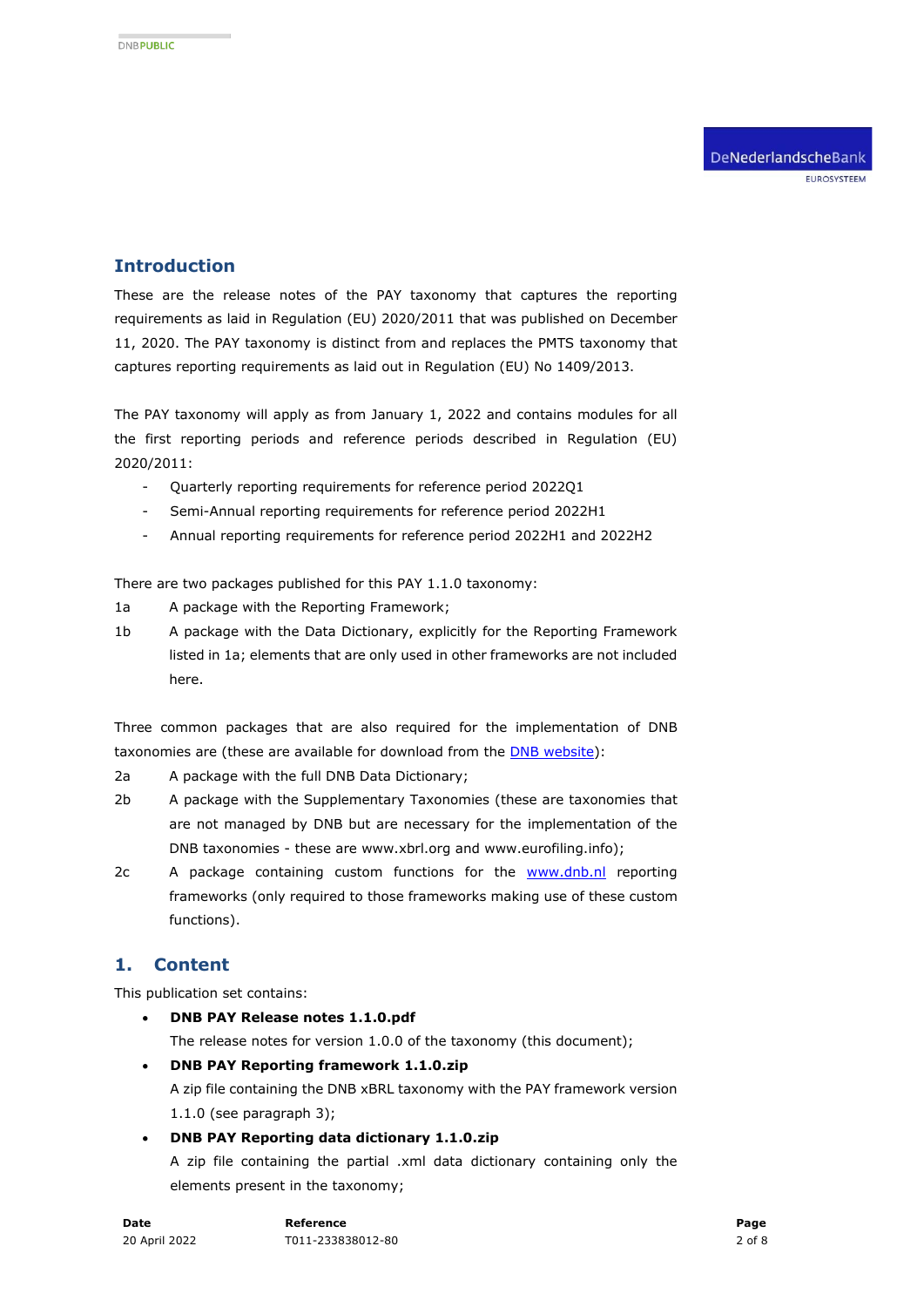- **DNB PAY DPM dictionary and annotated templates 1.1.0.xlsx**  An Excel workbook with an overview of the datapoints, partial data dictionary, annotated templates and module content (see paragraph [4\)](#page-4-0);
- **DNB PAY Sample instances 1.1.0.zip**  A zip file containing sample xBRL instances, one for each module (see paragraph [6\)](#page-5-0);
- **DNB PAY Excel templates 1.1.0.zip** A zip file with an Excel template per module that could be used in Digitaal Loket Rapportages (DLR) for data reporting (see paragraph [7\)](#page-5-1).

# **2. Changelog**

#### **2.1 Version 1.1.0**

Changes made to this version of the taxonomy are:

- For the following rows of the annotated templates the domain member for the domain "Role in transaction" has been changed from "Payer's PSP" into "Payee's PSP:
	- o T01.02, r1270
	- o T02.02, r1270
	- $o$  T04.01, r150
- For the following rows of the annotated templates the domain member for the domain "Role in transaction" has been changed from "Payee's PSP" into "Payer's PSP:
	- o T01.04, r1270
	- o T06.03, r1270
- For the following rows of the annotated templates the domain member for the domain "Fraud data" was changed into "No" and the domain member for the domain "Fraud type" was changed into "Fraud / no fraud":
	- $o$  T04.01, r100
	- $o$  T04.01, r110
	- $o$  T04.01, r120
- The hierarchy "List of countries included under the reporting in Geo 6" has been terminated and is replaced by the hierarchy "List of countries included under the reporting in Geo 6, as of 30-11-2021", with the removal of the domain members (countries):
	- o French Guiana, Guadeloupe, Martinique, Mayotte Includes Grandeterre and Pamandzi, Monaco, Reunion, Saint Barthélemy, Saint Martin (French part), Saint Pierre and Miquelon: please report under France (FR).
	- o Puerto Rico: please report under United States of America (US)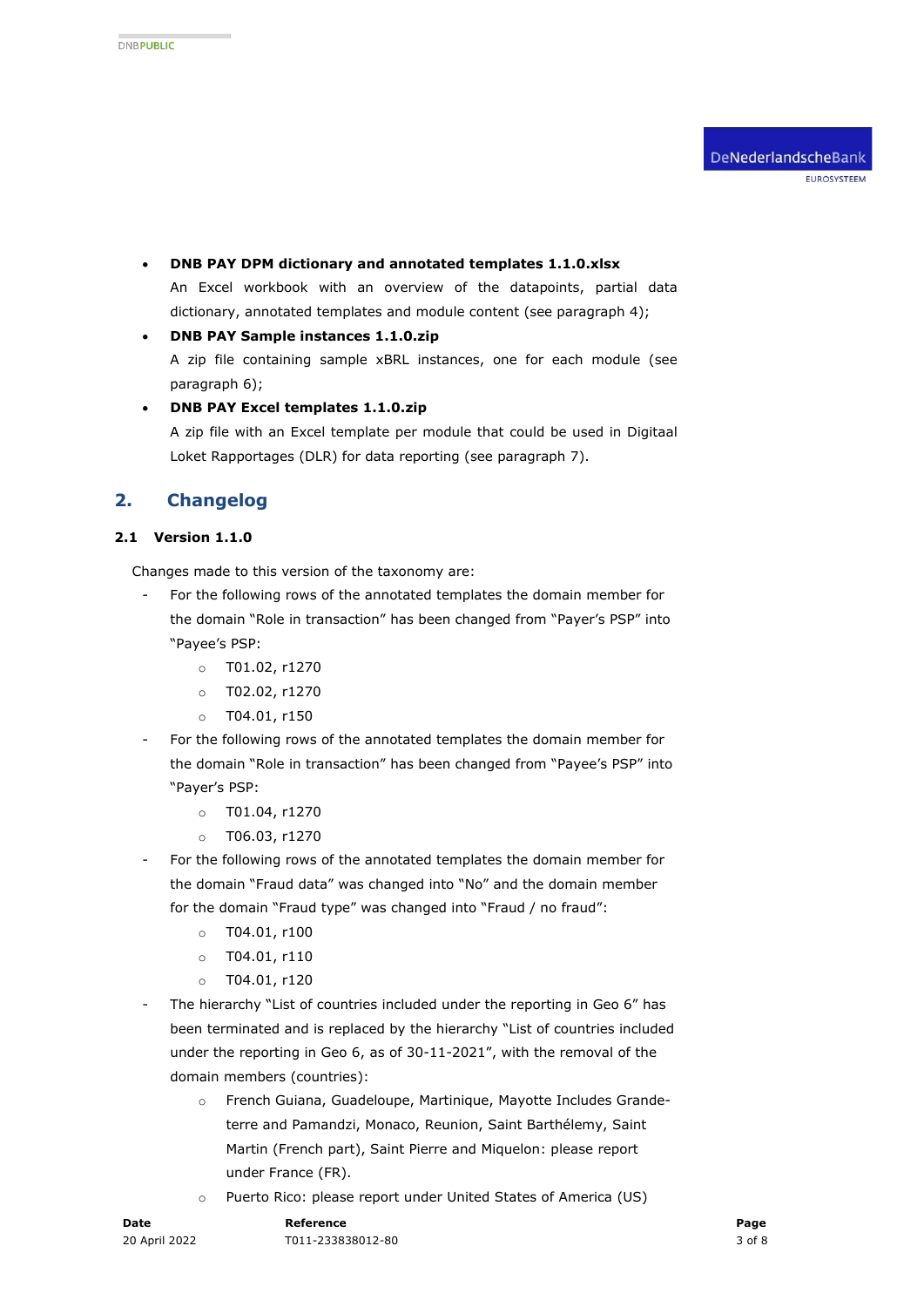- o Åland Islands: please report under Finland, (FI).
- The hierarchy "Merchant Category Codes (MCC) (changing composition)" has been terminated and is replaced by the hierarchy "Merchant Category Codes (MCC) (changing composition), as of 30-11-2021", with the removal of the domain member "6236 – Aero Servicio Carabobo" and the addition of the new domain members "5262 - Marketplaces (online Marketplaces)", "5333 - Hypermarkets of food" and "5715 - Alcoholic beverage wholesalers".
- For the modules PAY-D, PAY-PSO-L, PAY-PSO-R and PAY-T2-NCB the assertions dnb\_2001 until dnb\_v2811 have been added. Furthermore, the assertions dnb\_fraudcheck, dnb\_numbervalue, dnb\_numbervaluepositive, dnb\_MCCbreakdowncheck, dnb\_MCCreporting and dnb\_nonnegatives have been effectuated on all relevant modules respectively. For the full outline of the assertions and their scope, please consult the 'Assertions' tab in the DNB PAY DPM dictionary and annotated templates 1.1.0.xlsx document.

Specific changes to the DNB Data Dictionary as a consequence of this taxonomy update can be seen in the changelog registry published on the **DNB website:** "DNB Data Dictionary – Changelog.xlsx".

#### **2.2 Version 1.0.1**

This is a release of the PAY v1.0.0 taxonomy released earlier in 2021 with the addition of Formula Linkbases to the PAY-CH & PAY-CQ modules.

Related to this release are expected minor refinements (i.e. short labels of PAY taxonomy specific dimensions and domains) to the common package with the partial and full DNB Data Dictionary. To ensure consistency in Data Dictionaries, the partial Data Dictionary explicit to the reporting framework will be published at a later stage, jointly with the full DNB Data Dictionary which is not scheduled to be published until later in July 2021.

#### **2.3 Version 1.0.0**

Not applicable.

### <span id="page-3-0"></span>**3. Scope**

The taxonomy is comprised of the following six modules for reporting: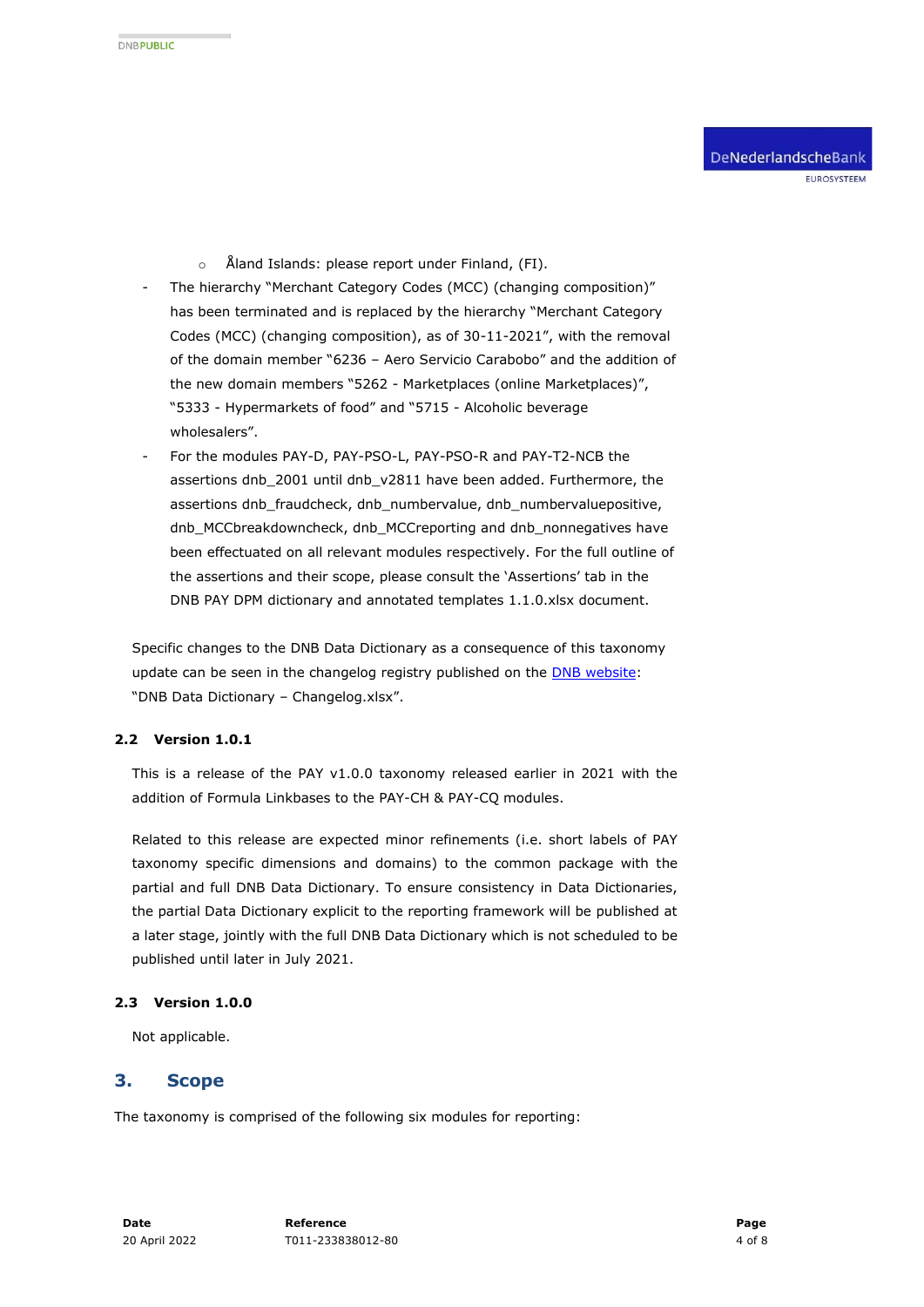EUROSYSTEEM

| <b>Module</b>     | <b>Module Label</b>                       | <b>Technical entrypoint (Note: these</b><br>are URIs, not URLs!)                      |
|-------------------|-------------------------------------------|---------------------------------------------------------------------------------------|
| <b>PAY-CH</b>     | Payments Statistics - Core<br>half-yearly | http://www.dnb.nl/nl/fr/xbrl/fws/dnb-nr/pay-<br>2022-01/2021-11-30/mod/pay-ch.xsd     |
| <b>PAY-CO</b>     | Payment Statistics - Core<br>quarterly    | http://www.dnb.nl/nl/fr/xbrl/fws/dnb-nr/pay-<br>2022-01/2021-11-30/mod/pay-cq.xsd     |
| <b>PAY-D</b>      | Payments Statistics -<br>Derogation       | http://www.dnb.nl/nl/fr/xbrl/fws/dnb-nr/pay-<br>2022-01/2021-11-30/mod/pay-d.xsd      |
| <b>PAY-PSO-L</b>  | Payments Statistics - LVPS                | http://www.dnb.nl/nl/fr/xbrl/fws/dnb-nr/pay-<br>2022-01/2021-11-30/mod/pay-pso-l.xsd  |
| <b>PAY-PSO-R</b>  | Payments Statistics - RPS                 | http://www.dnb.nl/nl/fr/xbrl/fws/dnb-nr/pay-<br>2022-01/2021-11-30/mod/pay-pso-r.xsd  |
| <b>PAY-T2-NCB</b> | Payments Statistics -<br>TARGET2/NCB      | http://www.dnb.nl/nl/fr/xbrl/fws/dnb-nr/pay-<br>2022-01/2021-11-30/mod/pay-t2-ncb.xsd |

## <span id="page-4-0"></span>**4. Excel workbook with specifications**

The Excel workbook (*DNB PAY DPM dictionary and annotated templates 1.1.0.xlsx*) contains the following sheets:

- *Taxonomy* [*red*]: an overview of the tables incorporated in the taxonomy and to which modules these tables apply;
- *Hierarchies* [*red*]: an overview of all the hierarchies (selection lists) defined for this taxonomy;
- *Assertions* [*red*]: an overview of all the assertions and their characteristics defined for this taxonomy. Assertions are specified according to the following characteristics:
	- o *ID*, the unique identification of assertion;
	- o *Changed per*, date of the last change;
	- o *Last change*, changed aspect;
	- o *Module(s)*, the module(s) that are addressed by the assertion;
	- o *Tablegroup(s),* the tablegroup(s) that are addressed by the assertion;
	- o *Table(s)*, the table(s) that are addressed by the assertion;
	- o *Severity*, either ERROR (blocking) or WARNING (non-blocking);
	- o *Precondition;* The condition(s) that needs to be met for the assertion to be evaluated. This condition always consists of a table for which its corresponding filing indicator has to been put to positive. If no precondition is given, the respective assertion is always evaluated.
	- o *Threshold*, the margin that applies to the assertion;
	- o *Fallback*, indicates whether non-reported facts involved in the assertion are replaced by a 0 or  $\{ \}$  (empty string). If fallback is set to false, a missing fact will result in the assertion not being evaluated.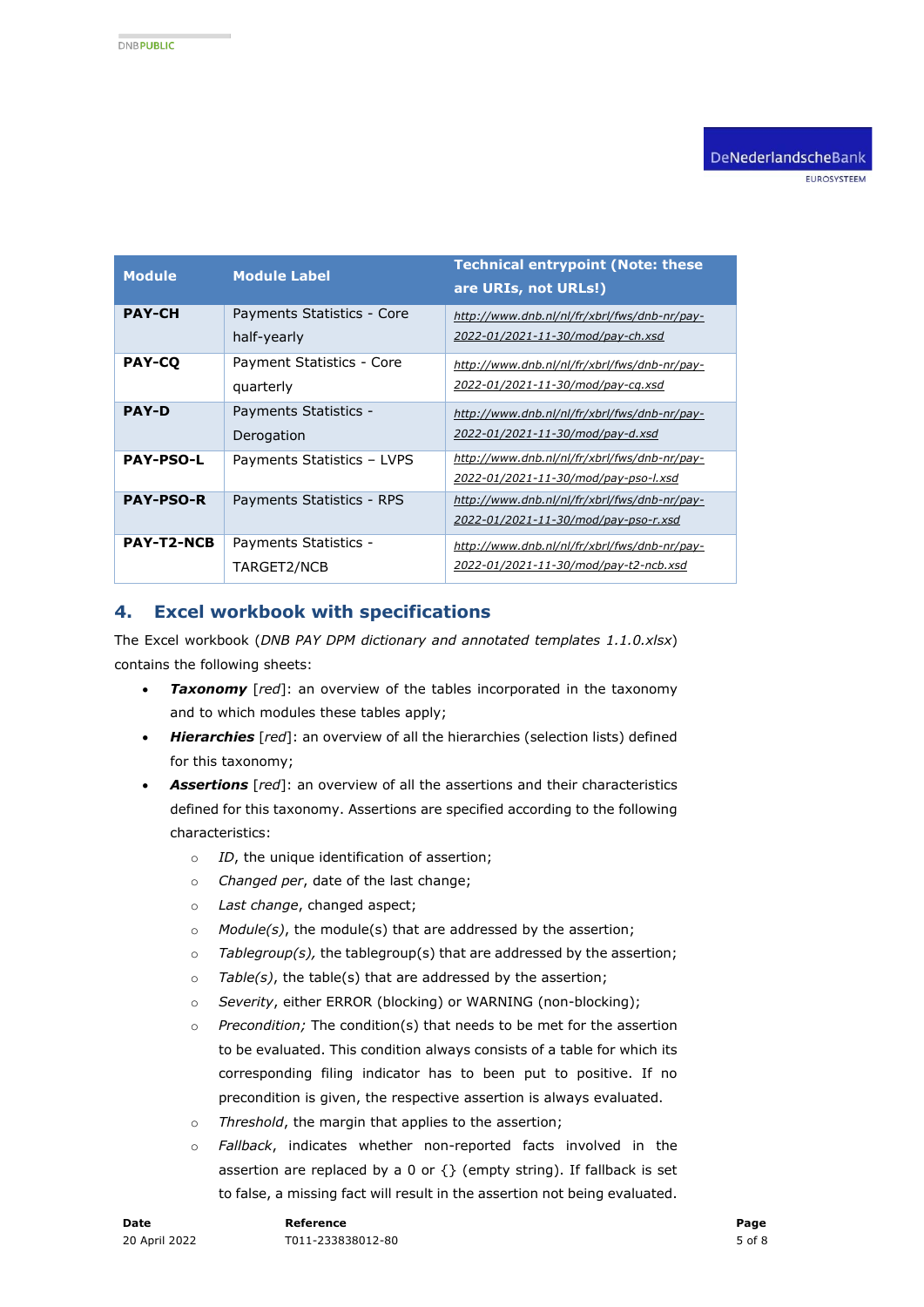- o *Formula*, the OK situation the validation rule verifies;
- o *Message,* The message that is returned when the assertion is triggered.
- *Partial data dictionary* [*purple*]: containing all domains, dimensions, members and metrics that are relevant for this taxonomy. This overview consists of the following sheets:
	- o *Data Points*: a complete list of all the data points and their data definition;
	- o *Dict Metrics*: sheet containing all the metrics used in the taxonomy;
	- o Dict Dimensions: sheet containing all dimensions used in the taxonomy;
	- o *Dict Explicit Domains*: sheet listing all domains used in the taxonomy;
	- o *Dict Domain Member*: sheet listing all the members per domain used in the taxonomy;
	- o *Dict Typed Domains*: sheet listing all the typed domains used for the taxonomy;
	- o *Dict Hierarchies*: sheet listing all the hierarchies used in the taxonomy.
- *Annotated templates* [*blue*]: for each form for data reporting the specifications of the affiliated data points can be viewed in the sheet with the corresponding label.

## **5. Assertions**

For this taxonomy assertions have been added to each of the modules of the taxonomy, excluding the Core Half-yearly and Core Quarterly modules, for which the applicable set of assertions have already been added during previous release. For an overview of the installed assertions, their scope and logical expression, please consult the *DNB PAY DPM dictionary and annotated templates 1.1.0.xlsx* workbook, where a comprehensive list of the assertions on the '*Assertions*' sheet is provided.

## <span id="page-5-0"></span>**6. Sample instances**

For testing purposes, for each module an xBRL instance document with fixed interval data is provided in *DNB PAY Sample instances 1.1.0* zip.

# <span id="page-5-1"></span>**7. Excel templates**

In the *DNB PAY Excel templates 1.1.0* zip, the Excel templates are available for each of the modules.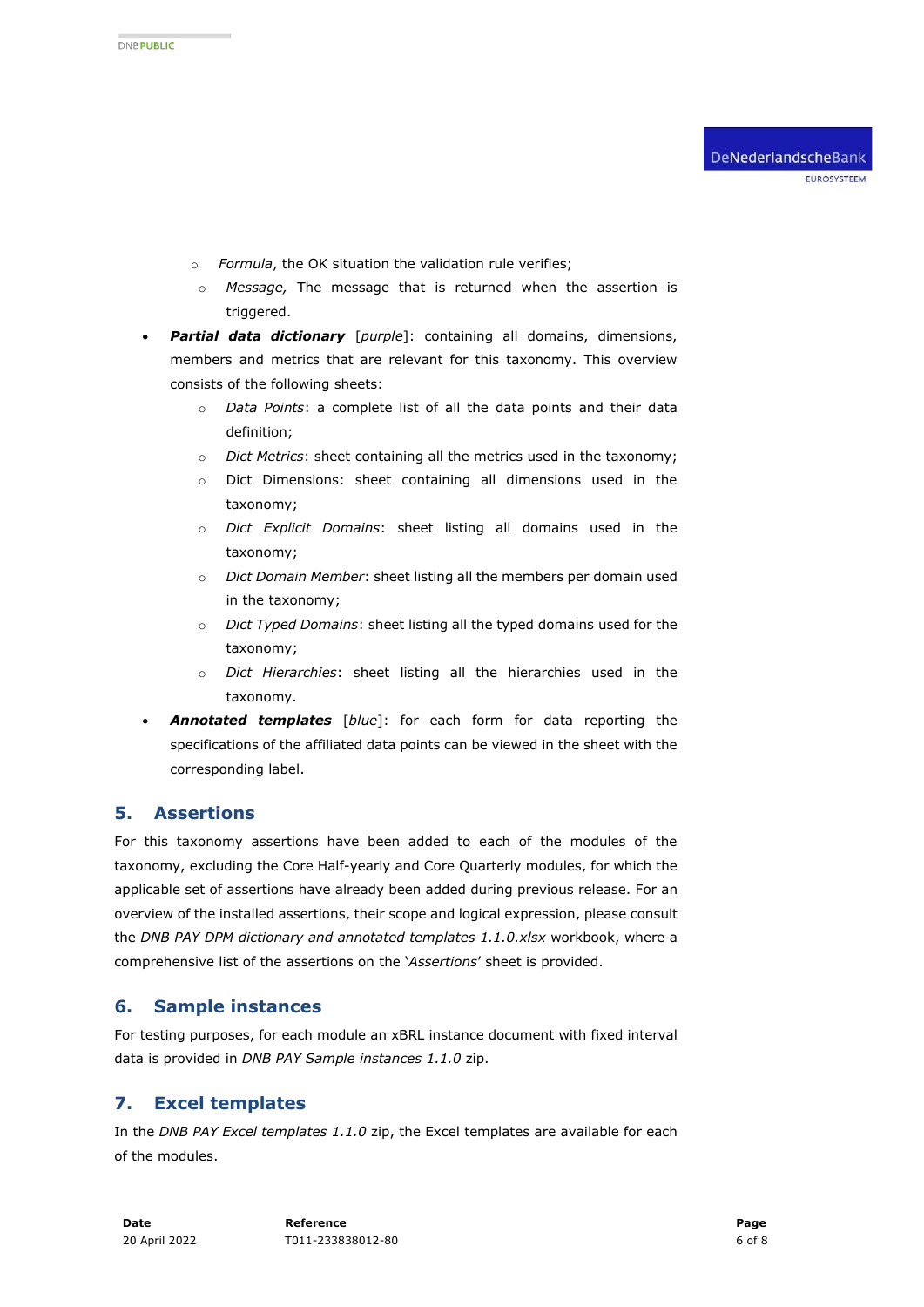Validation results are communicated in the format of these excel templates as well. Please note that it is not allowed to change the structure of the Excel template files. This will give problems during processing in the DLR application. Furthermore, in case submission in Excel format is possible, you are always advised to use the download link in DLR (Digitaal Loket Rapportages) instead of the ones contained in the zip, to make sure you always use the most recent version of the templates for submission. Reporting a substantive number of data points (i.e. above 100,000 data points) is preferred in XBRL format as the processing in the DLR application via an Excel format cannot be guaranteed and may suffer from significant performance deficits in this case.

Due to technical constraints, the number of reportable combinations for forms with a so called open Z-axis construct is limited. The forms for which this is relevant are T01.01, T01.02, T01.03, T01.04, T02.01, T02.02, T02.03, T04.01, T05.01, T05.03, T06.01 and T06.03.

In the following table the default amount of displayed combinations on the forms to which it applies are listed per module:

| <b>Module</b>     | No. of provided reportable    |
|-------------------|-------------------------------|
|                   | combinations along the Z-axis |
| <b>PAY-CH</b>     | 31                            |
| <b>PAY-CO</b>     | 238                           |
| <b>PAY-D</b>      | 20                            |
| <b>PAY-PSO-L</b>  | Irrelevant                    |
| <b>PAY-PSO-R</b>  | Irrelevant                    |
| <b>PAY-T2-NCB</b> | Irrelevant                    |

If more tables along the Z-axis are required, please contact [xbrl@dnb.nl.](mailto:xbrl@dnb.nl)

#### **8. DNB filing rules**

The eXtensible Business Reporting Language (XBRL) specification provides a high degree of flexibility in the creation of XBRL instance documents. Part of this flexibility stems from the nature of the syntax: XML, and part stems from the XBRL specification itself.

The DNB filing rules represent a collection of additional rules and guidance specifically applicable to remittance of XBRL instances for regulatory filings of national taxonomies of DNB. These rules constrain the full flexibility of XBRL, to enable effective interaction between transmitter and recipient/consumer of regulatory reports.